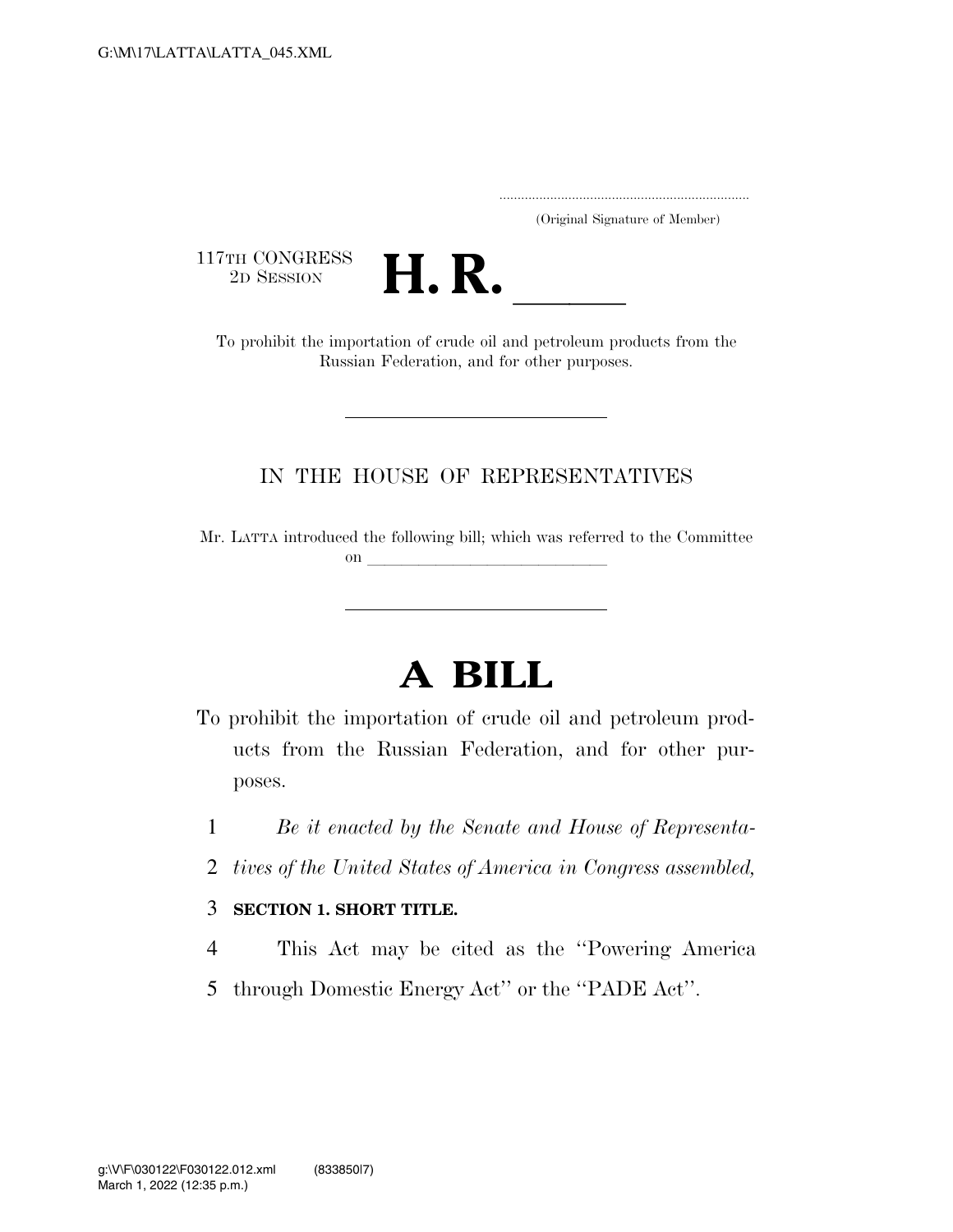$\mathfrak{D}$ 

# **SEC. 2. PROHIBITION ON IMPORTATION OF CRUDE OIL AND PETROLEUM PRODUCTS FROM THE RUSSIAN FEDERATION.**

 (a) IN GENERAL.—Effective beginning on the date of the enactment of this Act, the President shall prohibit the importation of crude oil and petroleum products from the Russian Federation.

 (b) REGULATIONS.—The President shall promulgate such regulations as may be necessary and appropriate to carry out this section.

## **SEC. 3. PROHIBITION ON DECLARATION OF A MORATO-RIUM ON HYDRAULIC FRACTURING.**

 Notwithstanding any other provision of law, the President may not declare a moratorium on the use of hy- draulic fracturing unless such moratorium is authorized by an Act of Congress.

### **SEC. 4. PROHIBITION ON WITHDRAWAL OF FEDERAL LAND FROM OIL AND GAS LEASING.**

 Notwithstanding any other provision of law, the President may not withdraw any Federal land from oil and gas leasing under any of the mineral leasing laws unless such withdrawal has been authorized by an Act of Con-gress.

#### **SEC. 5. SENSE OF CONGRESS.**

 It is the sense of Congress that the United States should support, and not limit access to, all domestic